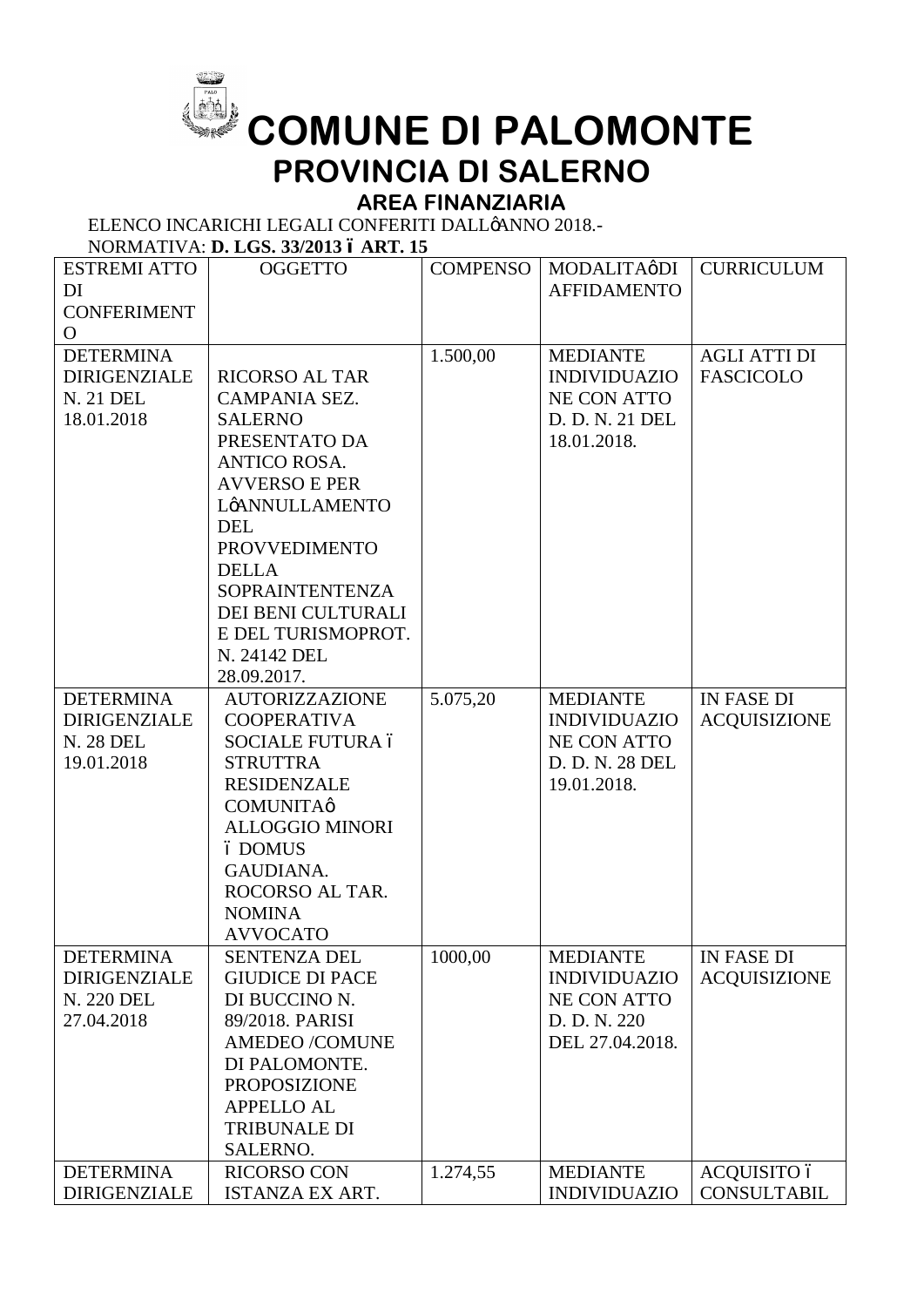| N. 391 DEL<br>13.07.2018                             | 17/BIS DEL D.LGS.<br>N. 546/1992,<br>POPOSTO DA<br><b>MIROS SAS DA</b><br>PAGANI INNANZI<br><b>ALLA</b><br><b>COMMISSIONE</b><br><b>TRIBUTARIA</b><br>PROVINCIALE DI<br>SALERNO.                                             |                               | NE CON ATTO<br>D. D. N. 391<br>DEL 13.07.2018.                                                 | E AL<br><b>FASCICOLO</b>                                         |
|------------------------------------------------------|------------------------------------------------------------------------------------------------------------------------------------------------------------------------------------------------------------------------------|-------------------------------|------------------------------------------------------------------------------------------------|------------------------------------------------------------------|
| <b>DELIBERA DI</b><br>G.C. N. 103 DEL<br>05.11.2018  | <b>COSITUZIONE IN</b><br><b>GIUDIZIO PER</b><br><b>PROMUOVERE</b><br><b>CONTRO RICORSO</b><br><b>IN CASSAZIONE</b><br><b>AVVERSO AL</b><br><b>CONSORIZIO ASI DI</b><br>SALERNO ó<br>CASSAZIONE<br>SENTENZA N.<br>2021/2/2017 | <b>NON</b><br><b>PEVISTO</b>  | <b>RICHIESTA</b><br><b>SOCIETA</b> ø<br><b>CONVENZION</b><br><b>ATA</b>                        | <b>IN FASE DI</b><br><b>ACQUISIZIONE</b>                         |
| <b>DELEGA DEL</b><br><b>SINDACO</b>                  | <b>COSTITUZIONE</b><br><b>NEL GIUDIZIO DI</b><br><b>APPELLO</b><br><b>PROMOSSA</b><br><b>DALL</b> AGENZIA<br><b>DELLE ENTRATE ó</b><br>RISCOSSIONI /<br><b>VUOCOLO</b><br><b>SALVATORE</b>                                   | <b>NON</b><br><b>PREVISTO</b> | <b>INCARICO PER</b><br><b>DELEGA AL</b><br><b>RESPONSABIL</b><br>E AL<br><b>CONTENZIOSO</b>    | <b>PUBBLICATO</b><br><b>SUL SITO</b><br><b>ISTITUZIONAL</b><br>E |
| <b>DELIBERA DI</b><br>G. C. N. 107 DEL<br>20.11.2018 | <b>COSTITUZIONE IN</b><br><b>GIUDIZIO</b><br><b>AVVERSO AL</b><br><b>RICORSO</b><br>PRESENTATA DAL<br>SIG. CUPO<br><b>ANTONIO INNANZI</b><br>AL GIUDICE DI<br>PACE DI SALERNO                                                | 507,75                        | <b>MEDIANTE</b><br><b>INDIVIDUAZIO</b><br><b>NE CON ATTO</b><br>D. D. N. 654<br>DEL 23.11.2018 | ACQUISITO ó<br><b>CONSULTABIL</b><br>E AL<br><b>FASCICOLO</b>    |
| <b>DELIBERA DI</b><br>G.C. N. 106 DEL<br>20.11.2018  | <b>COSTITUZIONE IN</b><br><b>GIUDIZIO</b><br><b>AVVERSO AL</b><br>RICORSO ASI DI<br><b>SALERNO IN</b><br><b>OPPOSIZIONE</b><br>ALLøAVVISO DI<br><b>ACCERTAMENTO</b><br>N. 124/2018                                           | <b>NON</b><br><b>PREVISTO</b> | <b>ATTIVITA IN</b><br><b>CONVENZIONE</b>                                                       | <b>AGLI ATTI</b><br><b>DEL</b><br><b>FASCICOLO</b>               |
| <b>DELIBERA DI</b><br>G.C. 115 DEL<br>12.12.2018     | <b>COSTITUZIONE IN</b><br><b>GIUDIZIO</b><br><b>AVVERSO</b><br><b>ALLØATTO DI</b><br><b>PIGNORAMENTO</b>                                                                                                                     | 1.500,00                      | <b>MEDIANTE</b><br><b>INDIVIDUAZIO</b><br>NE CON D.D.<br><b>709 DEL</b><br>18.12.2018          | IN FASE DI<br><b>ACQUISIZIONE</b>                                |